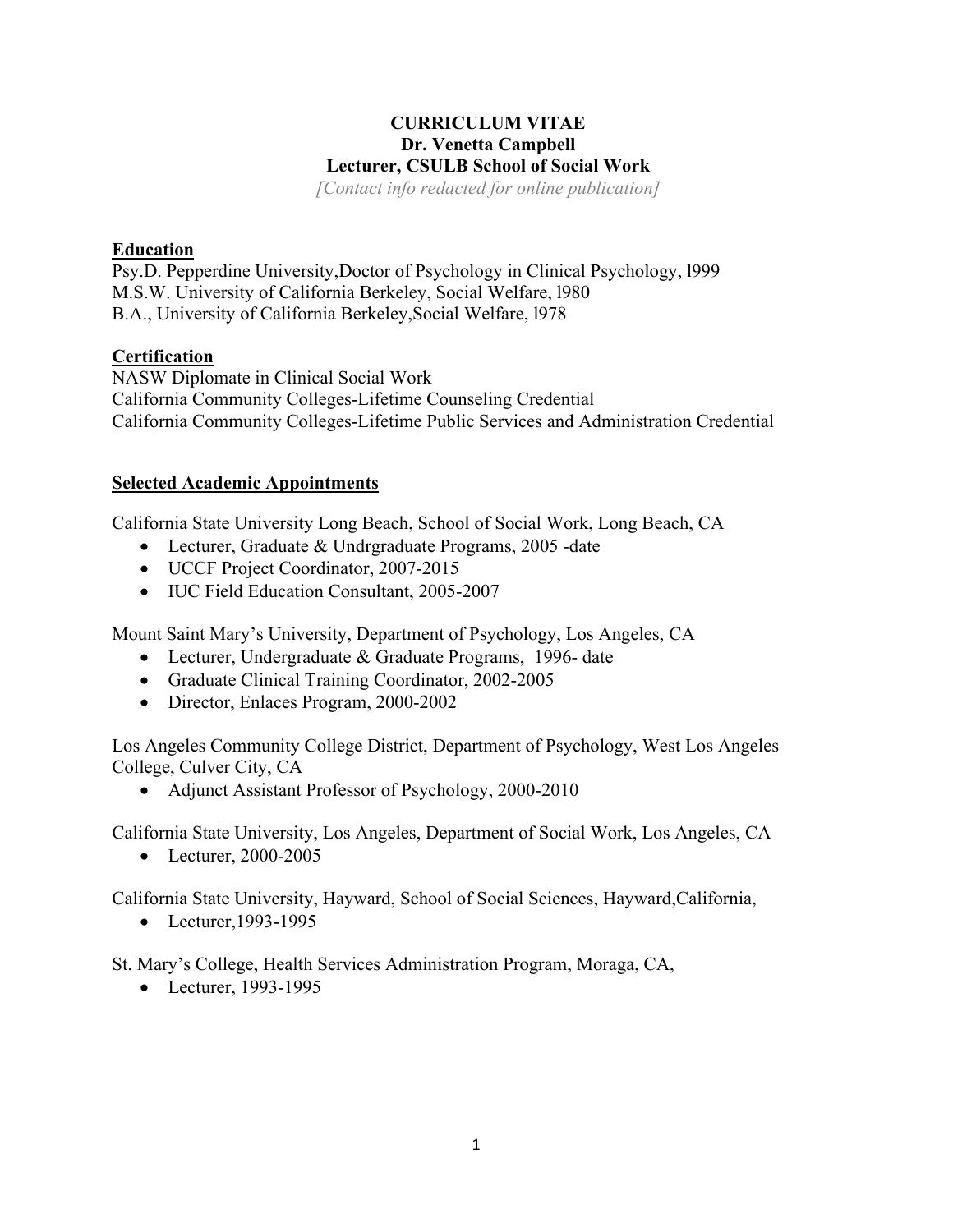# **Selected Professional Post Masters Social Work Experience**

# **Research**

California State University Long Beach, School of Social Work, Long Beach, CA

- Chair/Thesis Advisor 2007-date
	- o Selected Student Research Thesis Titles
	- o *Beas, P* Prevention Services for Latino Families at Risk for Child Maltreatment: A Grant Proposal
	- o *Renteria, Y***:** Respite Services for Post-Adoption Families Transitioning from the Child Welfare System: A Grant Proposal
	- o *Bersing-Steiner, T* Mindfulness Meditation Training for College Students with ADHD: A Grant Proposal
	- o *Lampkins, T***:** Parent Training For Adolescent Mothers Transitioning Out Of Foster Care: A Curriculum.
	- o *Marca, J* A Training Guide to Promote Educational Achievement in Foster Care Youth: A Curriculum
	- o *Campos, G***.** Engaging Latino Parents in Educational Advocacy for Academic Success; A Grant Proposal
	- o *Linder, J***.-** Closing the Revolving Door Preparing Transition Age Youth for Adulthood: A Grant Proposal
	- o *Arreola, S.* Culturally Sensitive Services for Adults with Mental Illness: A Grant Proposal
	- o *Alvarado, S***.**  A Trauma Informed Parenting Support Group: A Grant Proposal
	- o *Garcia, J.* –Empowerment of Older Adults in Employment Readiness: A Curriculum
	- o *Rodriguez, L***.** –Enhancing Cultural Humility With Latino Families: A Training Curriculum for Social Workers within the Child Welfare System
	- o *Renteria, D***.** Improving Outcomes for AB-12 Non-Minor Dependents: Developing Support Systems for Foster Youth in Transitional Housing: A Grant Proposal
	- o *Andrew, M.* –Client Empowerment in Mentoring program for Minority Male Youth in the Child Welfare System – A Grant Proposal
	- o *Ramos, J* –Supportive Services for Voluntary Maintenance Families
	- o *Moskowitz, S***. -**Advocacy Services for Foster Parents Caring for Special Needs Children- A Grant Proposal.
	- o *Rosales, Jacqueline,* A Policy Analysis: Senate Bill 794 Child Welfare Services

California State University Long Beach, Women in Philanthropy

• Reviewer, Undergraduate Research and Creative Activity Scholarship, 2014- date

Work Stress, and Health (WSH) Student Paper Competition, WSH Conference, Los Angeles, CA

• Reviewer, 2013

California State University Long Beach, School of Social Work, Long Beach, CA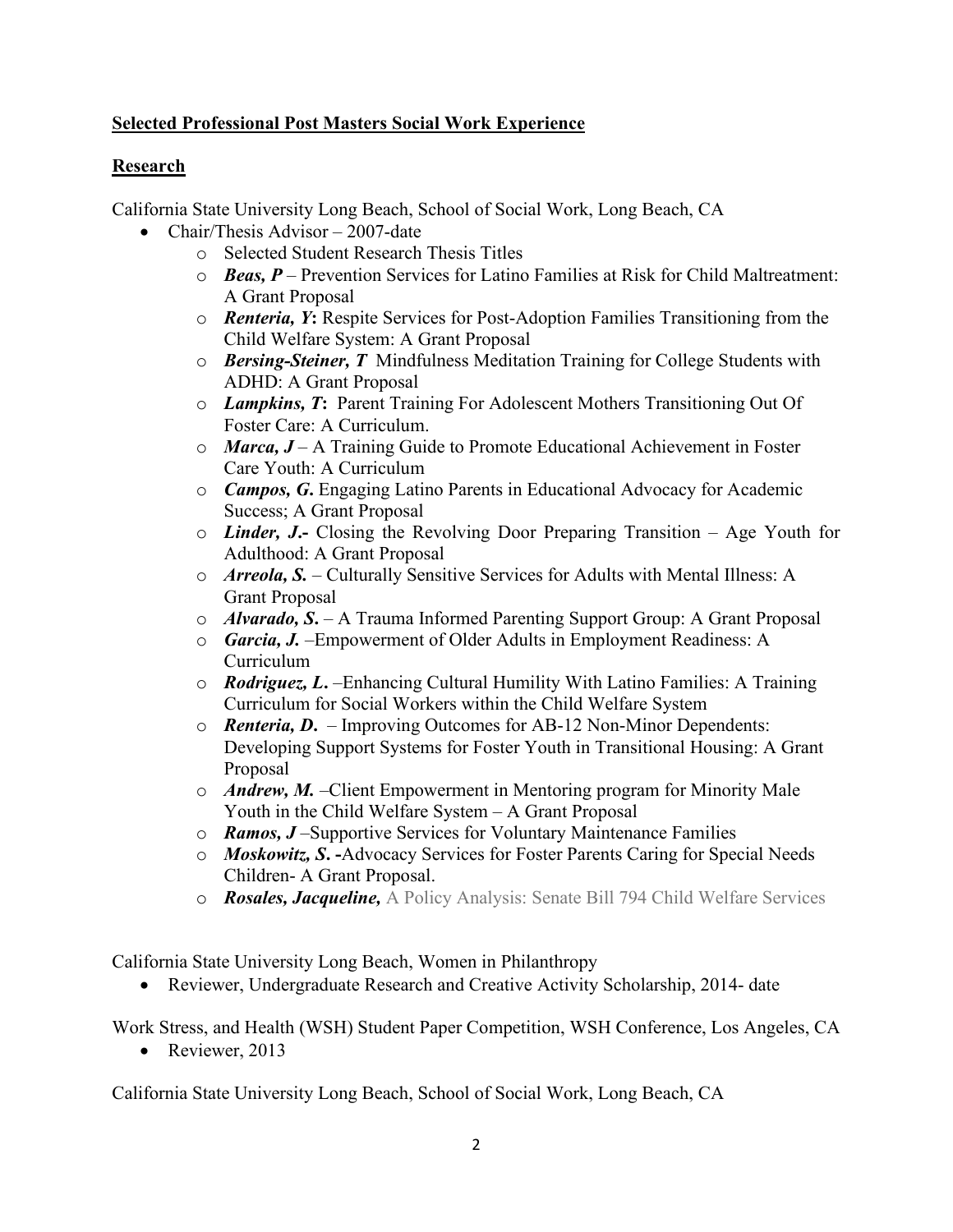• Co-Principal Investigator, Shaping Attitudes in Public Child Welfare, Innovative Practices in Child Welfare, 2007

Pepperdine University, Graduate School of Education and Psychology, Culver City, CA

- Graduate Research Assistant 1997, Project Title: Depression Psychoeducational Program, Supervisor: Robert Gelhardt, Ed.D
- Graduate Research Assistant, 1997, Pepperdine University Project Title: Reliability Study for Thematic Exposure Content. Su0ervisor: David Foy, PhD.

### **Professional Publications**

Love, S. & Campbell, V. (2007). Shaping attitudes in public child welfare: An innovative MSW training program, Family Preservation Journal

Campbell, V. (1999). Psychological stressors and coping in business women who work in the entertainment industry(Doctoral Dissertation, Pepperdine University, Culver City, CA) Dissertation Abstracts International

### **Selected Clinical/Administrative Experience**

| 1998-1999 | Predoctoral Psychology Trainee, Student Psychological Services, Loyola<br>Maramount University, Los Angeles, California                                |
|-----------|--------------------------------------------------------------------------------------------------------------------------------------------------------|
| 1997-1998 | Child-Adolescent Clerkship, Division of Clinical Psychology, University<br>of Southern California                                                      |
| 1996-1997 | Graduate Psychology Clinical Trainee, Ventura County<br>Neuropsychological Program, University of California Los Angeles<br>Neuropsychiatric Institute |
| 1995-1996 | Graduate Clinical Trainee, Psychological and Educational Clinic, Graduate<br>School of Education & Psychology, Pepperdine University                   |
| 1986-1994 | Associate Director, Department of Social Work, University of California<br>San Francisco Medical Center (UCSF)                                         |

# **Selected Multidisciplinary Graduate Teaching Experiences:**

Thesis I/II (Curriculum Development, Policy Analysis, Grantwriting specializations) Human Behavior and the Social Environment-Prenatal thru Adolescence Human Behavior and the Social Environment-Young Adult thru Late Life Social Work Leadership and Management Foundation Social Policy Foundation Social Work Practice Groups Law and Ethics Clinical Diagnosis & Therapeutic Communication Clinical Practicum Introduction to Counseling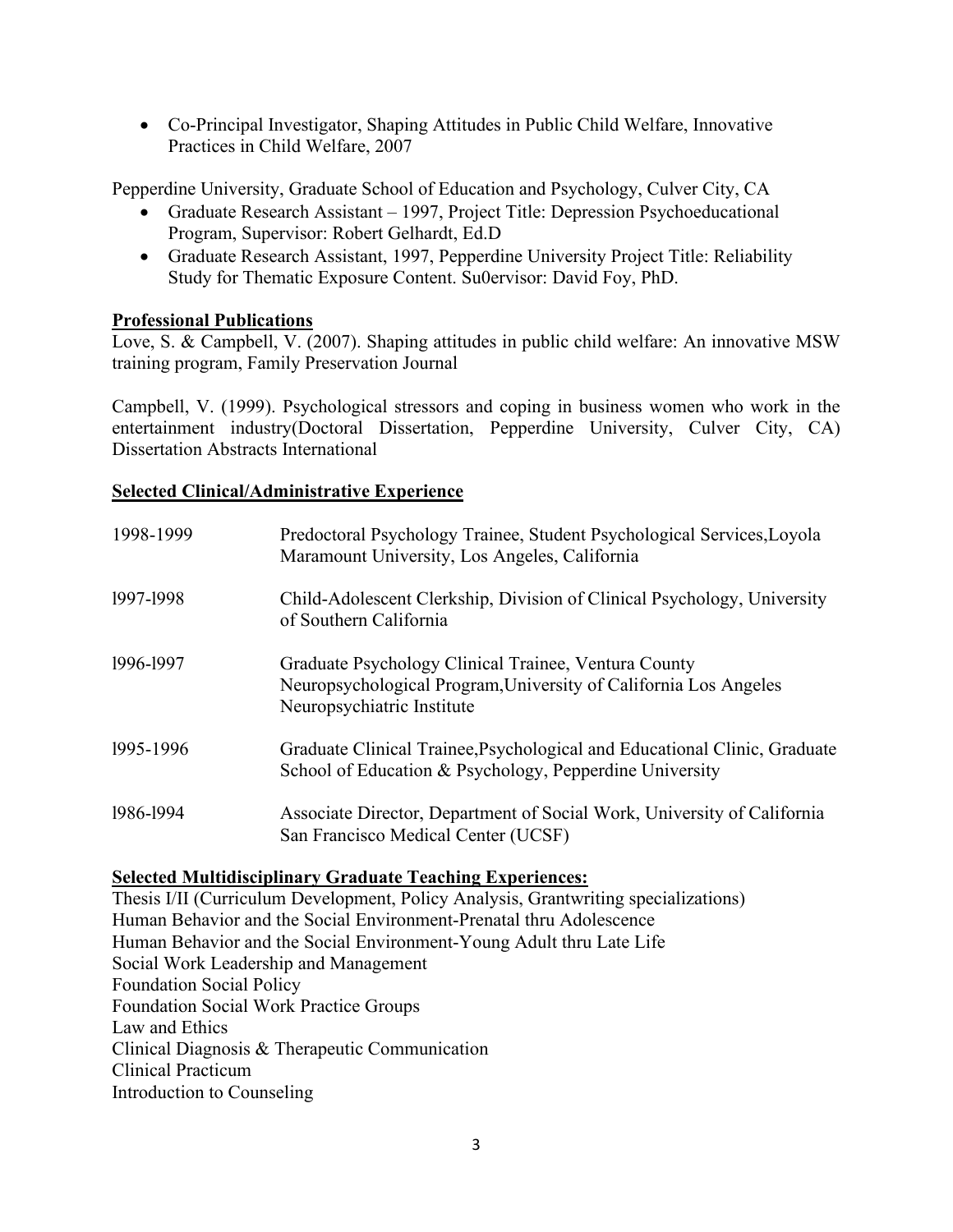Psychopathology Stress Management Health Psychology Positive Psychology

#### **Selected Multidisciplinary Undergraduate Teaching Experience:**

Social Policy Formulation Analysis Law Court Policy Practice Generalist Social Work Practice Social Work Practicum Introduction to Social Work Abnormal Psychology Introduction to Psychology Theories of Personality Crisis Intervention Psychology and the Law Health Psychology Lifespan Development Theories and Practices of Psychotherapy Introduction to Counseling American Health Care System

#### **Selected CSULB School of Social Work Leadership**

Faculty Liaison, Associated Students of Social Work, 2015 – 2018 Human Behavior Social Environment Sequence Committee, 2008-2011; 2017-date Social Policy Sequence Committee, 2015-date Academic Advisor, 2005-date Admissions Evaluator, BASW & MSW Programs, 2005 – date Chair, School of Social Work Scholarship Committee, 2014-2017 Volunteer Advisor, College of Health and Human Services SOAR Transfer Advising 2013-2014 Member, Strategic Planning Committee, 2006—2011; 2015-2016 Subcommittee Member, BASW Accreditation, 2015 Subcommittee Member, Applied Social Work Project 2015 Research Committee Member, 2008-2015 Executive Member, School of Social Work Management Team, 2007-2014 Subcommittee Member, Curriculum - Graduate Capstone; Graduate Human Behavior and Social Environment; BASW Advanced Social Policy. 2013-2014 Co-Chair, Faculty Staff Development and Continuing Education Committee, 2011-2014 Practice Sequence Committee 2008-2011

#### **Selected CSULB University Leadership Service/Memberships**

CSU Office of the Chancellor Designee, Student Success Analytics Certificate Program, 2021 CSU Office of the Chancellor Designee, Association of College and University Educators, Certificate in Excellent College Instruction, 2021 Chair, CSULB President's Commission on the Status of Women, 2018-2019 Commissioner, CSULB President's Commission on the Status of Women, 2016-2018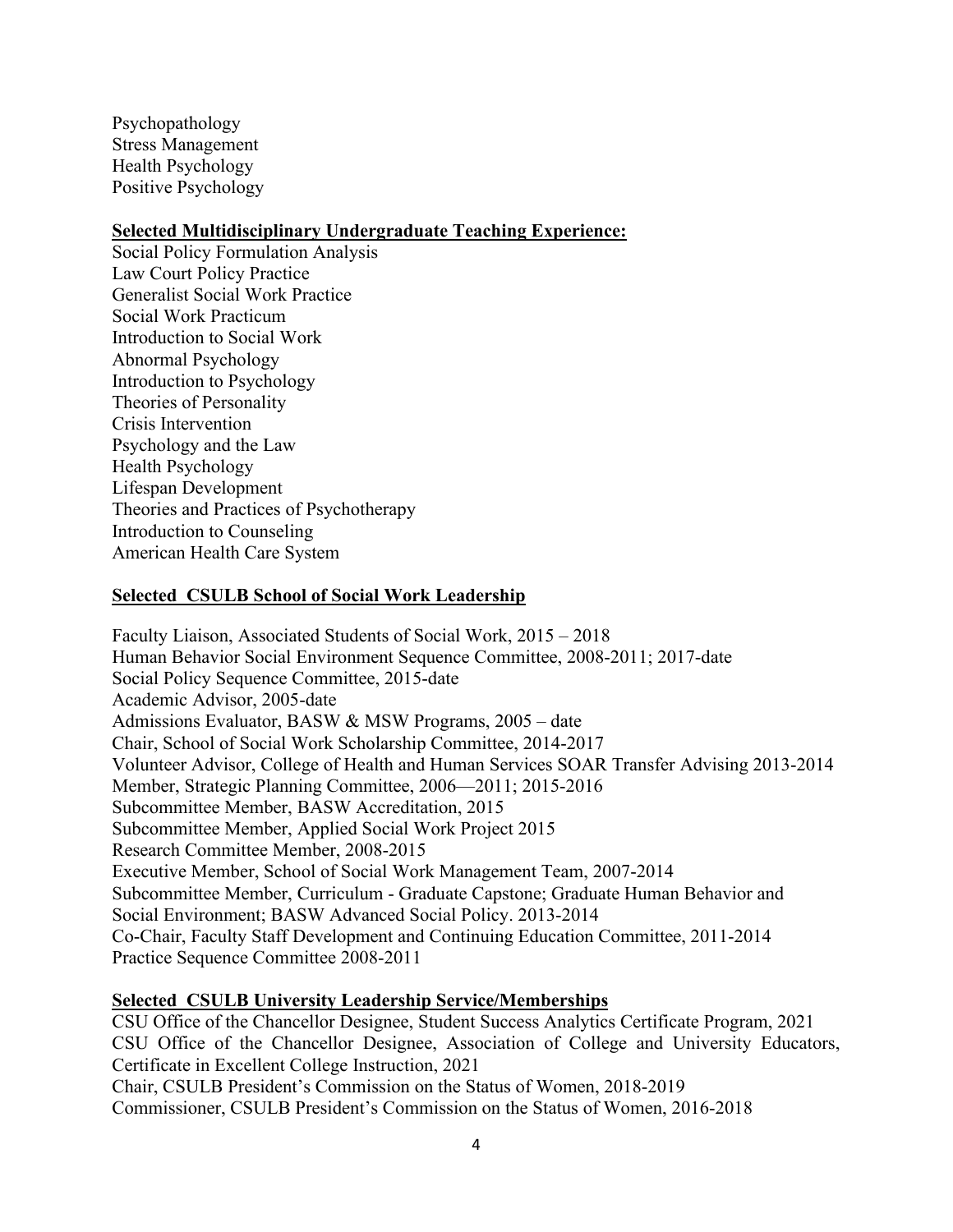Co-Chair, CSULB Communications Taskforce, Graduate 2025 Initiative, 2016-2019 Advisory Council, CSULB Women in Philanthropy, 2017-date

## **Selected Community Service**

Board Member, Women Shelter Long Beach, CA, 2020-date Member, African American Board Leadership Institute, Certification, 2019- Board Member, National Association of Women Business Owners-Los Angeles (NAWBO-LA) 2020-date Board Member,,U.C.Berkeley School of Social Welfare Dean's Alumni Advisory Board, 2019 date Leadership Circle Member, U.C. Berkeley School of Social Welfare, 2015-date Member, U.C. Berkeley Foundation Charter Hill Society, 2015-date Lifetime Member, California Alumni Association Member, San Francisco State University Foundation 2009-date Curriculum Consultant, General Counseling Psychology Program, Mount Saint Mary's University, 2015-2016 Curriculum Consultant, Black Administrators in Child Welfare, Los Angeles Chapter, 2013-2015 Advisory Board Member, University of California, Berkeley, School of Social Welfare Strategic Planning Advisory Board, 2010-2014 Member, Development Committee, California Alumni Association, 2013 College Fair Alumni Ambassador, University of California, Berkeley, 2009-2012

## **Special Awards, Grants**

CSULB President's Commission on the Status of Women (PCSW) Women's Advancement Award- Lecturer Category, 2020

CSULB Economic Opportunity Program (EOC) Faculty Recognition Award, 2020 Mount Saint Mary's University, Outstanding Weekend/Evening College Instructor, 2018 Children and Families Research Consortium External Grant, 2007 California State University Chancellors Doctoral Incentive Program Award – 1995-1999

# **Selected Professional Presentations**

Campbell, V (2020), Change Management, CSULB University Outreach & Student Relations Campbell,V (2020) Stress Management Strategies for Small Businesses, ABC7News, Los Angeles Campbell, V, (2020) Stress Management in the Workplace, National Association of Business Owners, Los Angeles, CA

Campbell, V, Self Care Strategies for Women Business Owners, Houston, Texas Business Council (2020)

Campbell, V, (2019), Careers in Social Work, Long Beach Community College, CA

Campbell, V (2017-2019), LEAD Conference, California State University Long Beach

Campbell, V (2015) CSULB Field Instructor Orientation, Lakewood, CA

Campbell, V. (2014) Educational Advocacy, Jump Start Annual Conference, Long Beach, CA